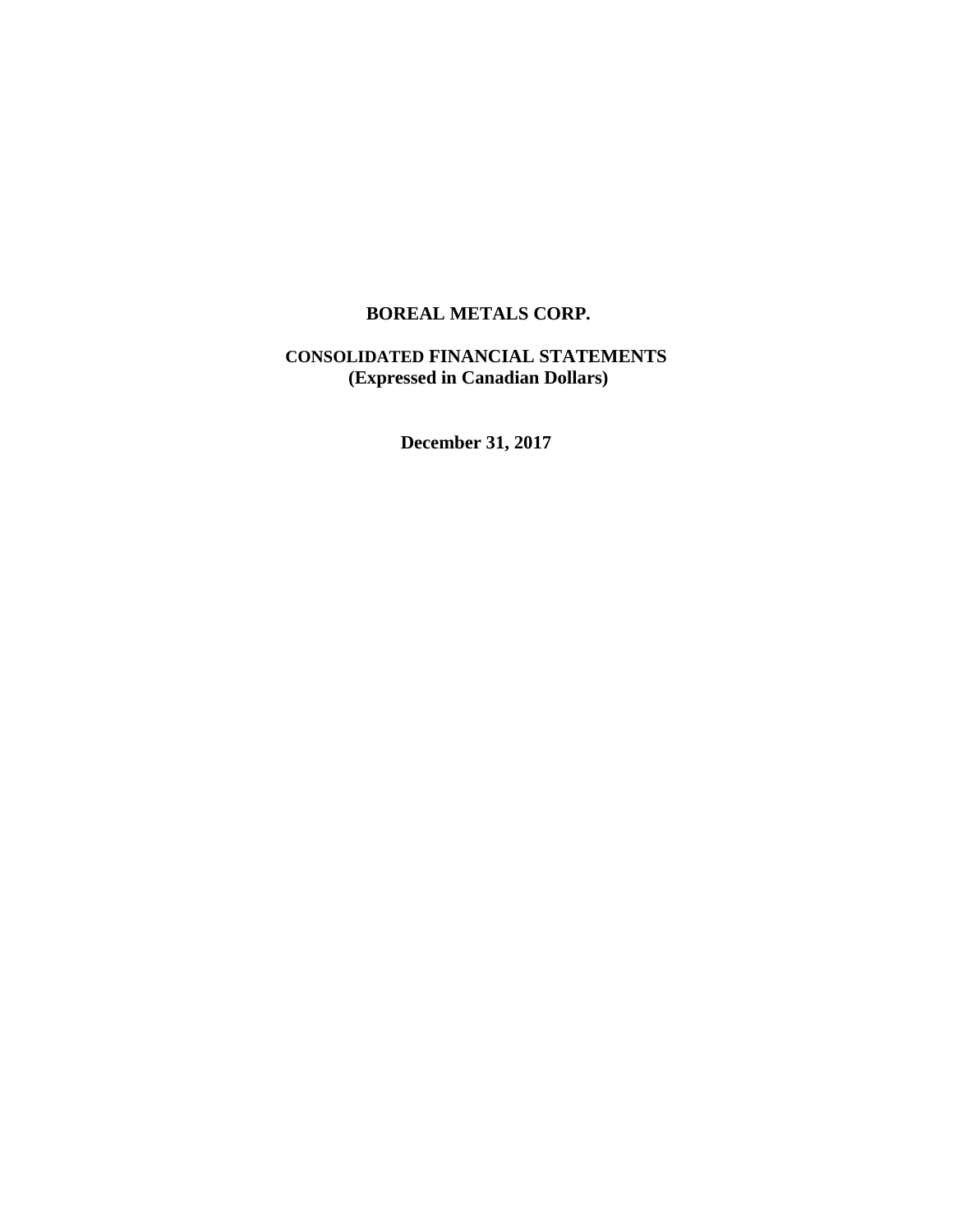# $D_{\text{AVIDSON}} \&$   $\text{COMPANY LLP}$   $\text{MLP}$   $\text{Maxtered Professional Accountants}$

# **INDEPENDENT AUDITORS' REPORT**

To the Shareholders of Boreal Metals Corp.

We have audited the accompanying consolidated financial statements of Boreal Metals Corp., which comprise the consolidated statements of financial position as at December 31, 2017 and the consolidated statements of loss and comprehensive loss, changes in shareholders' equity (deficiency), and cash flows for the year then ended, and a summary of significant accounting policies and other explanatory information.

# *Management's Responsibility for the Consolidated Financial Statements*

Management is responsible for the preparation and fair presentation of these consolidated financial statements in accordance with International Financial Reporting Standards, and for such internal control as management determines is necessary to enable the preparation of consolidated financial statements that are free from material misstatement, whether due to fraud or error.

# *Auditors' Responsibility*

Our responsibility is to express an opinion on these consolidated financial statements based on our audit. We conducted our audit in accordance with Canadian generally accepted auditing standards. Those standards require that we comply with ethical requirements and plan and perform the audit to obtain reasonable assurance about whether the consolidated financial statements are free from material misstatement.

An audit involves performing procedures to obtain audit evidence about the amounts and disclosures in the consolidated financial statements. The procedures selected depend on the auditors' judgment, including the assessment of the risks of material misstatement of the consolidated financial statements, whether due to fraud or error. In making those risk assessments, the auditor considers internal control relevant to the entity's preparation and fair presentation of the consolidated financial statements in order to design audit procedures that are appropriate in the circumstances, but not for the purpose of expressing an opinion on the effectiveness of the entity's internal control. An audit also includes evaluating the appropriateness of accounting policies used and the reasonableness of accounting estimates made by management, as well as evaluating the overall presentation of the consolidated financial statements.

We believe that the audit evidence we have obtained in our audit is sufficient and appropriate to provide a basis for our audit opinion.

#### *Opinion*

In our opinion, these consolidated financial statements present fairly, in all material respects, the financial position of Boreal Metals Corp. as at December 31, 2017 and its financial performance and its cash flows for the year then ended in accordance with International Financial Reporting Standards.

# *Other Matters*

The consolidated financial statements of Boreal Metals Corp. for the year ended December 31, 2016 were audited by another auditor who expressed an unmodified opinion on those statements on April 24, 2017

# **"DAVIDSON & COMPANY LLP"**

April 12, 2018



1200 - 609 Granville Street, P.O. Box 10372, Pacific Centre, Vancouver, B.C., Canada V7Y 1G6 Telephone (604) 687-0947 Davidson-co.com

Vancouver, Canada Chartered Professional Accountants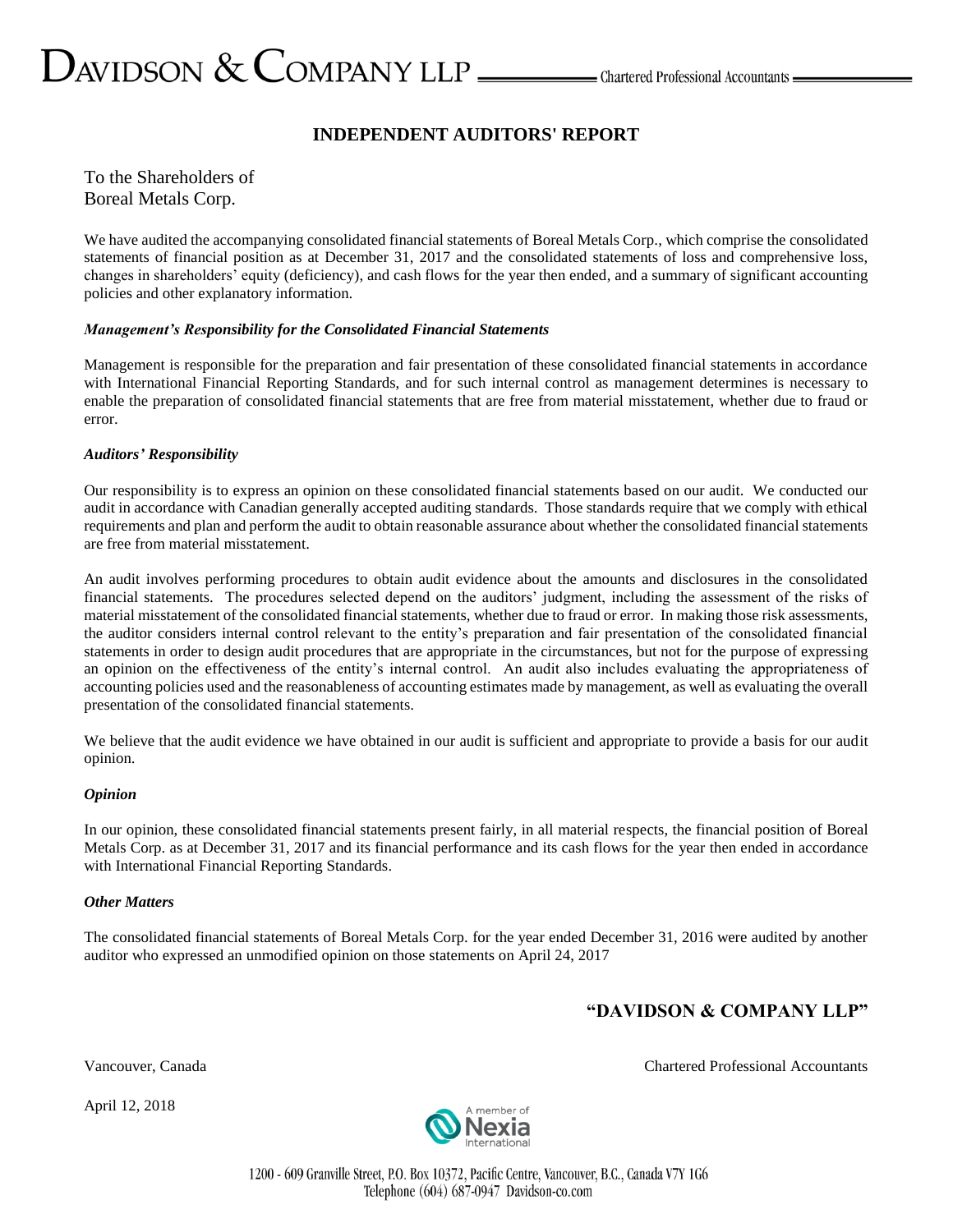# **BOREAL METALS CORP.**

 $\overline{\phantom{0}}$ 

CONSOLIDATED STATEMENTS OF FINANCIAL POSITION As at December 31, 2017 and 2016 (Expressed in Canadian Dollars)

|                                                                                | <b>Note</b>          | 2017        | 2016          |
|--------------------------------------------------------------------------------|----------------------|-------------|---------------|
| <b>ASSETS</b>                                                                  |                      |             |               |
| <b>Current Assets</b>                                                          |                      |             |               |
| Cash                                                                           | \$                   | 3,397,728   | \$<br>196,987 |
| Receivables                                                                    |                      | 76,206      | 8,931         |
| Prepaid                                                                        |                      | 332,935     |               |
|                                                                                |                      | 3,806,869   | 205,918       |
| Reclamation bond                                                               |                      | 7,650       |               |
| Exploration and evaluation assets                                              | $\mathfrak{Z}$       | 1,506,230   |               |
| <b>TOTAL ASSETS</b>                                                            | $\$$                 | 5,320,749   | \$<br>205,918 |
| <b>Current Liabilities</b><br>Accounts payable and accrued liabilities         | $\mathcal{S}$<br>4,6 | 686,862     | \$<br>181,551 |
|                                                                                |                      |             |               |
| <b>SHAREHOLDERS' EQUITY</b>                                                    |                      |             |               |
| Share capital                                                                  | 5                    | 7,053,617   | 191,000       |
| Share subscription                                                             | 5                    |             | 289,379       |
| Reserves                                                                       |                      | 238,847     |               |
| Deficit                                                                        |                      | (2,658,577) | (456, 012)    |
|                                                                                |                      | 4,633,887   | 24,367        |
| <b>TOTAL LIABILITIES AND</b>                                                   |                      |             |               |
| <b>SHAREHOLDERS' EQUITY</b>                                                    | \$                   | 5,320,749   | \$<br>205,918 |
| Nature of operations and going concern (Note 1)<br>Subsequent events (Note 12) |                      |             |               |

| "Karl Antonius"  | Jirector | Jon Sherron                | Jirector. |
|------------------|----------|----------------------------|-----------|
| Karl<br>Antonius |          | $J$ On $\Gamma$<br>Sherron |           |

The accompanying notes are an integral part of these consolidated financial statements.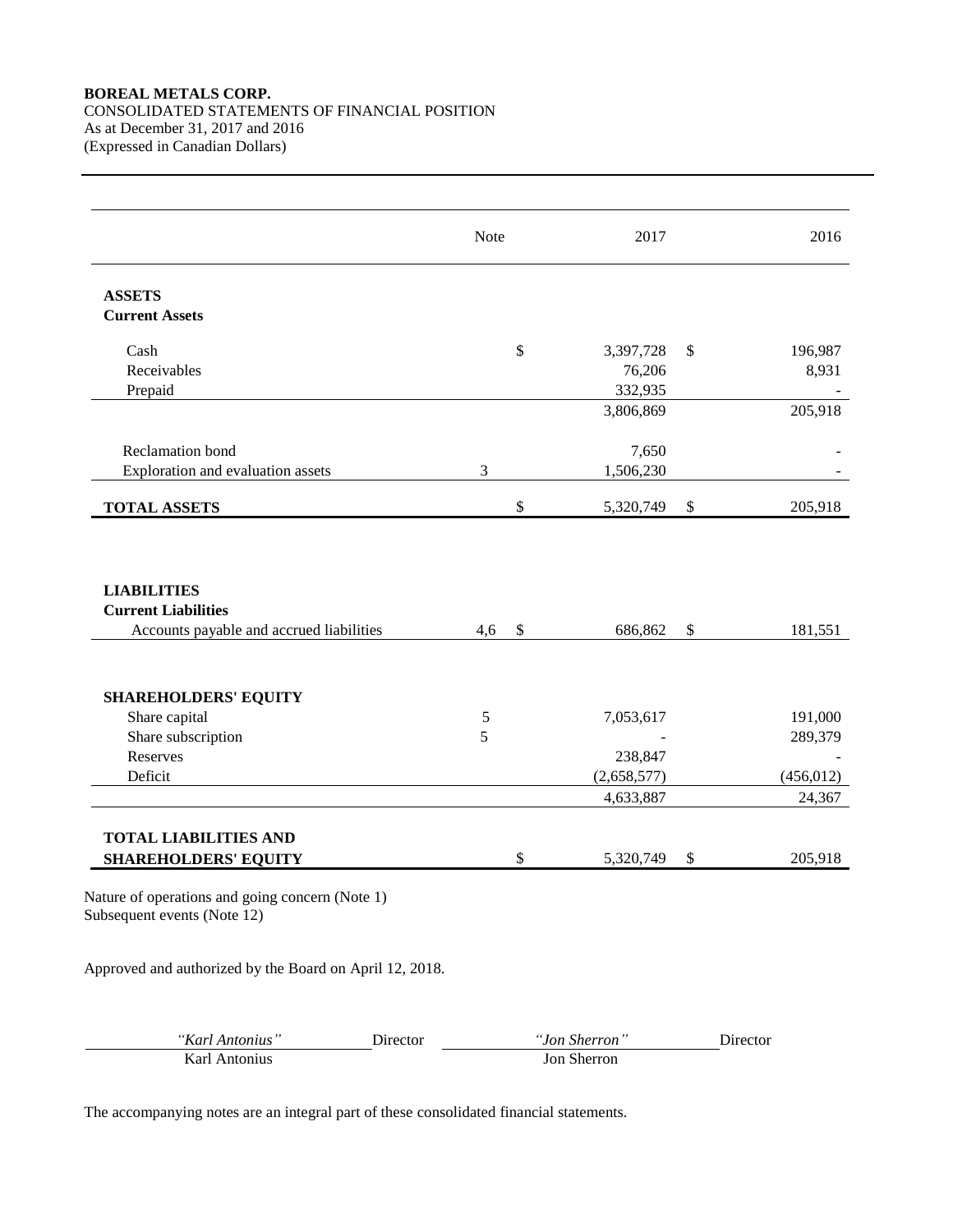# **BOREAL METALS CORP.** CONSOLIDATED STATEMENTS OF LOSS AND COMPREHENSIVE LOSS For the Years Ended December 31, 2017 and 2016 (Expressed in Canadian Dollars)

|                                                 | <b>Note</b> | 2017              | 2016             |
|-------------------------------------------------|-------------|-------------------|------------------|
| <b>OPERATING EXPENSES</b>                       |             |                   |                  |
| Administrative fees                             |             | \$<br>22,641      | \$               |
| Audit and accounting fees                       |             | 153,495           | 13,550           |
| Consulting fees                                 | 6           | 48,066            | 51,158           |
| <b>Exploration</b> expenses                     | 3           | 798,944           |                  |
| General and administrative costs                |             | 76,904            | 6,556            |
| Foreign exchange                                |             | 15,845            |                  |
| Management fees                                 | 6           | 174,250           | 12,000           |
| Marketing                                       |             | 368,051           |                  |
| Legal fees                                      |             | 175,830           | 17,701           |
| Regulatory, filing and transfer agents fees     |             | 102,165           | 13,155           |
| Rent                                            | 6           | 10,000            |                  |
| Travel expenses                                 |             | 256,374           | 57,421           |
| <b>LOSS AND COMPREHENSIVE LOSS FOR THE YEAR</b> |             | \$<br>(2,202,565) | \$<br>(171, 541) |
| Basic and diluted loss per common share         |             | \$<br>(0.08)      | \$<br>(0.02)     |
| Weighted average number of common shares        |             |                   |                  |
| issued and outstanding                          |             | 26,467,233        | 8,610,000        |

The accompanying notes are an integral part of these consolidated financial statements.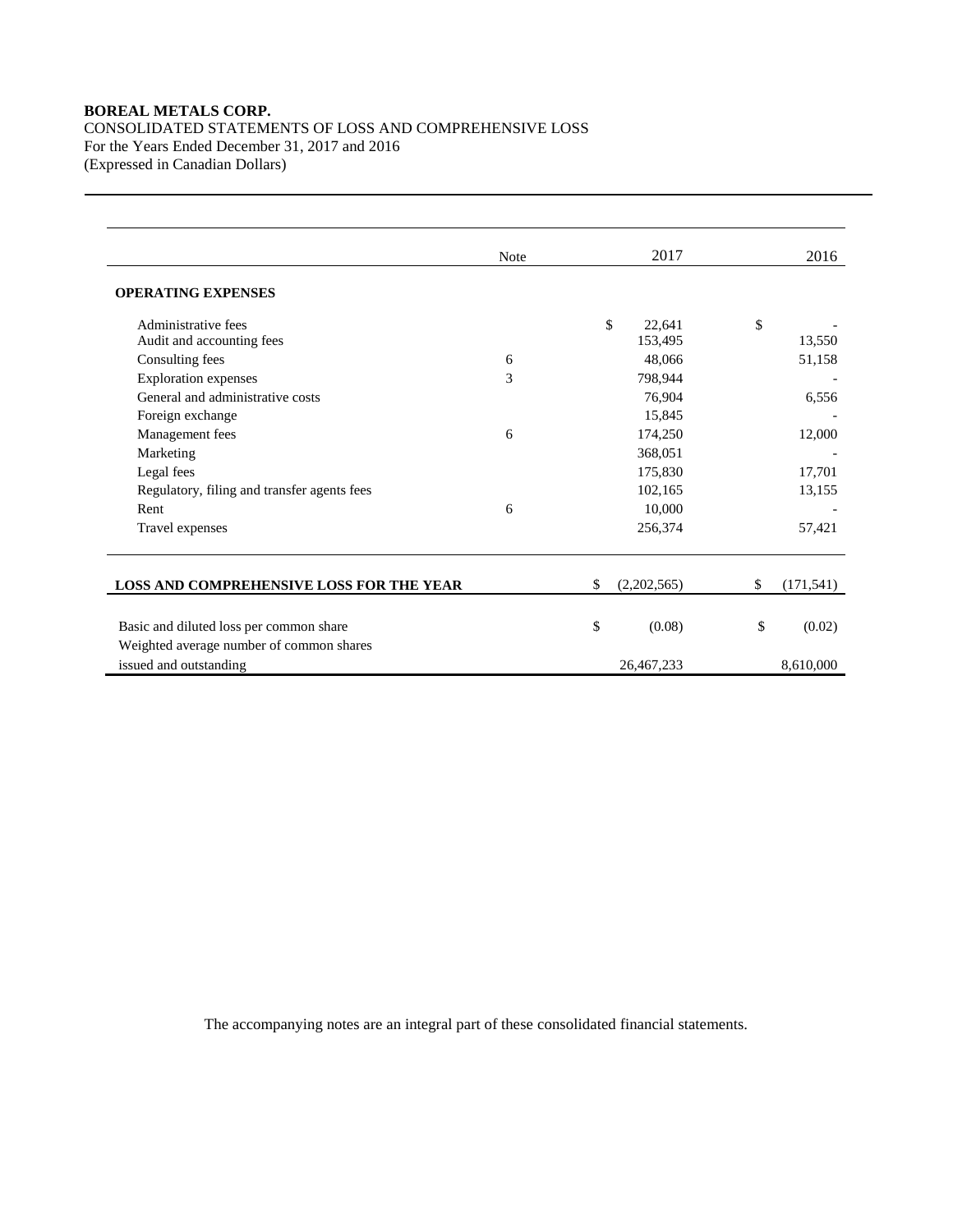# **BOREAL METALS CORP.**

CONSOLIDATED STATEMENTS OF CASH FLOWS For the Years ended December 31, 2017 and 2016 (Expressed in Canadian Dollars)

|                                             | 2017                           | 2016             |
|---------------------------------------------|--------------------------------|------------------|
| Cash flow provided by (used in):            |                                |                  |
| <b>CASH FLOW FROM OPERATING ACTIVITIES</b>  |                                |                  |
| Loss for the year                           | \$<br>(2,202,565)              | \$<br>(171, 541) |
| Changes in non-cash working capital items:  |                                |                  |
| Accounts receivable                         | (66, 498)                      | (3,924)          |
| Prepaid                                     | (332, 935)                     |                  |
| Accounts payable and accrued liabilities    | 323,521                        | 82,996           |
|                                             | (2,278,477)                    | (92, 469)        |
| <b>CASH FLOWS FROM INVESTING ACTIVITIES</b> |                                |                  |
| Reclamation bond                            | (7,650)                        |                  |
| Acquisition of entities                     | 51,450                         |                  |
|                                             | 43,800                         |                  |
| <b>CASH FLOWS FROM FINANCING ACTIVITIES</b> |                                |                  |
| Shares issued for cash                      | 6,029,621                      |                  |
| Share issue costs                           | (594,203)                      |                  |
| Share subscription                          |                                | 289,379          |
|                                             | 5,435,418                      | 289,379          |
| Increase in cash                            |                                |                  |
|                                             | 3,200,741                      | 196,910<br>77    |
| Cash - beginning of year                    | 196,987                        |                  |
| Cash - end of year                          | \$<br>3,397,728                | \$<br>196,987    |
| Supplemental Cash Flow                      |                                |                  |
| Cash paid for interest                      | \$<br>$\overline{\phantom{a}}$ | \$               |
| Cash paid for income taxes                  | \$                             | \$               |

Supplemental disclosure with respect to cash flows (Note 9)

The accompanying notes are an integral part of these consolidated financial statements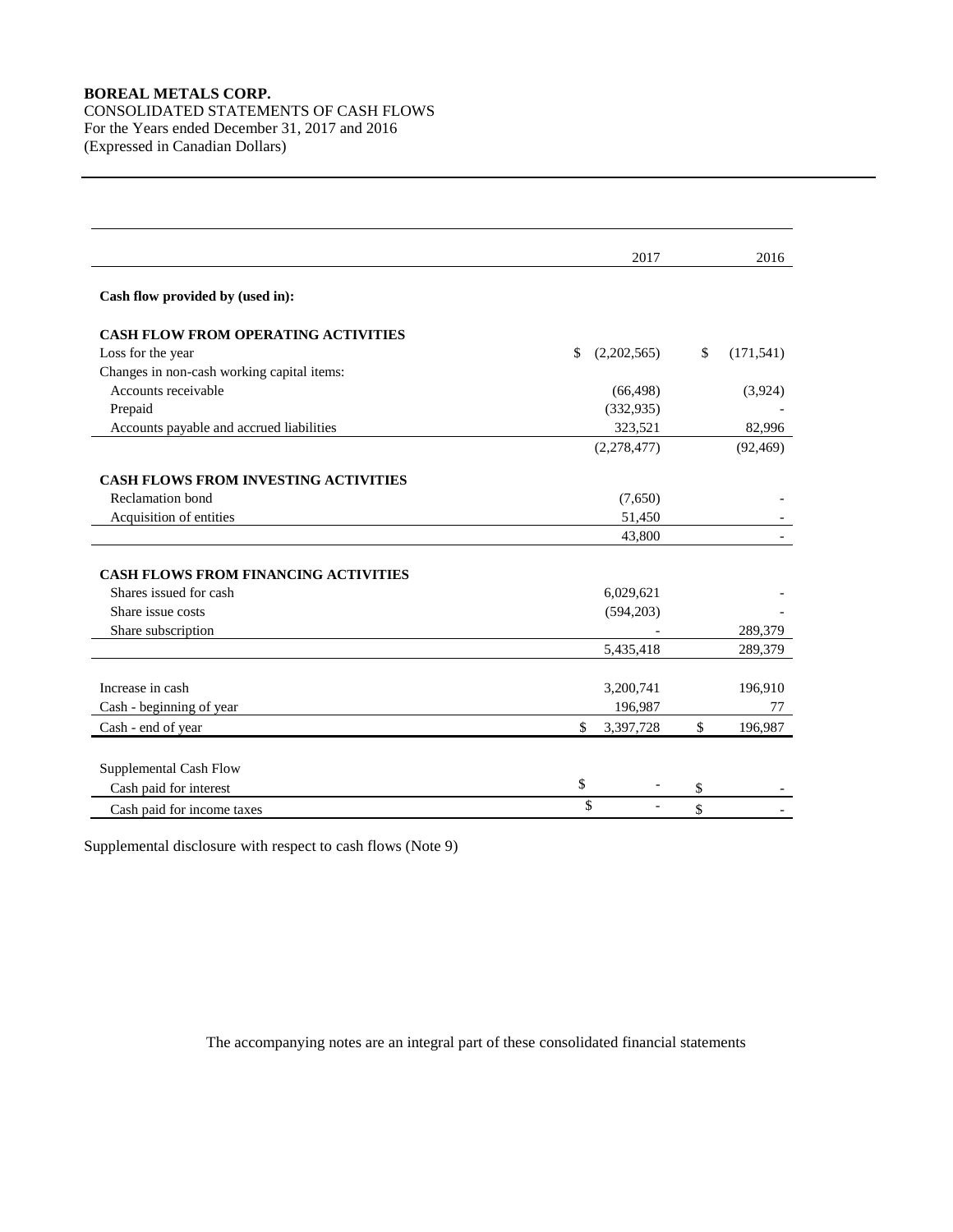# **BOREAL METALS CORP.** CONSOLIDATED STATEMENTS OF CHANGES IN SHAREHOLDERS' EQUITY (DEFICIENCY) For the Years Ended December 31, 2017 and 2016 (Expressed in Canadian Dollars)

|                                            |                          | <b>Share Capital</b> |            |                                     |    |                          |                          |     |              |
|--------------------------------------------|--------------------------|----------------------|------------|-------------------------------------|----|--------------------------|--------------------------|-----|--------------|
|                                            | <b>Number</b>            |                      | Amount     | <b>Share</b><br><b>Subscription</b> |    | <b>Warrants</b>          | <b>Deficit</b>           |     | <b>Total</b> |
| <b>Balance at December 31, 2015</b>        | 8,610,000                | S                    | 191,000    | \$<br>$\overline{\phantom{0}}$      | S  | $\overline{\phantom{a}}$ | (284, 471)               | \$. | (93, 471)    |
| Share subscription                         | $\overline{\phantom{0}}$ |                      |            | 289,379                             |    |                          |                          |     | 289,379      |
| Loss for the year                          | $\overline{\phantom{0}}$ |                      |            | $\overline{\phantom{0}}$            |    | $\overline{\phantom{a}}$ | (171, 541)               |     | (171, 541)   |
| <b>Balance at December 31, 2016</b>        | 8,610,000                |                      | 191,000    | \$<br>289,379                       | \$ | ۰.                       | (456, 012)               | \$  | 24,367       |
| Shares issued on                           |                          |                      |            |                                     |    |                          |                          |     |              |
| acquisition of Swedish Companies           | 1,713,390                |                      | 85,670     |                                     |    |                          | -                        |     | 85,670       |
| Shares issued on private placements        | 33,130,832               |                      | 6,319,000  | (289, 379)                          |    |                          |                          |     | 6,029,621    |
| Shares issued as corporate finance units   | 644,000                  |                      | 132.422    | $\overline{\phantom{a}}$            |    | 56,378                   | $\overline{\phantom{a}}$ |     | 188,800      |
| Shares issued as per acquisition agreement | 7,492,492                |                      | 1,290,997  |                                     |    |                          |                          |     | 1,290,997    |
| Share issue costs                          |                          |                      | (965, 472) | $\overline{\phantom{0}}$            |    | 182,469                  |                          |     | (783,003)    |
| Loss for the year                          | $\overline{\phantom{0}}$ |                      |            | $\overline{\phantom{0}}$            |    |                          | (2,202,565)              |     | (2,202,565)  |
| <b>Balance December 31, 2017</b>           | 51,590,714               |                      | 7,053,617  | $\sim$                              |    | 238,847                  | (2,658,577)              |     | 4,633,887    |

The accompanying notes are an integral part of these consolidated financial statements.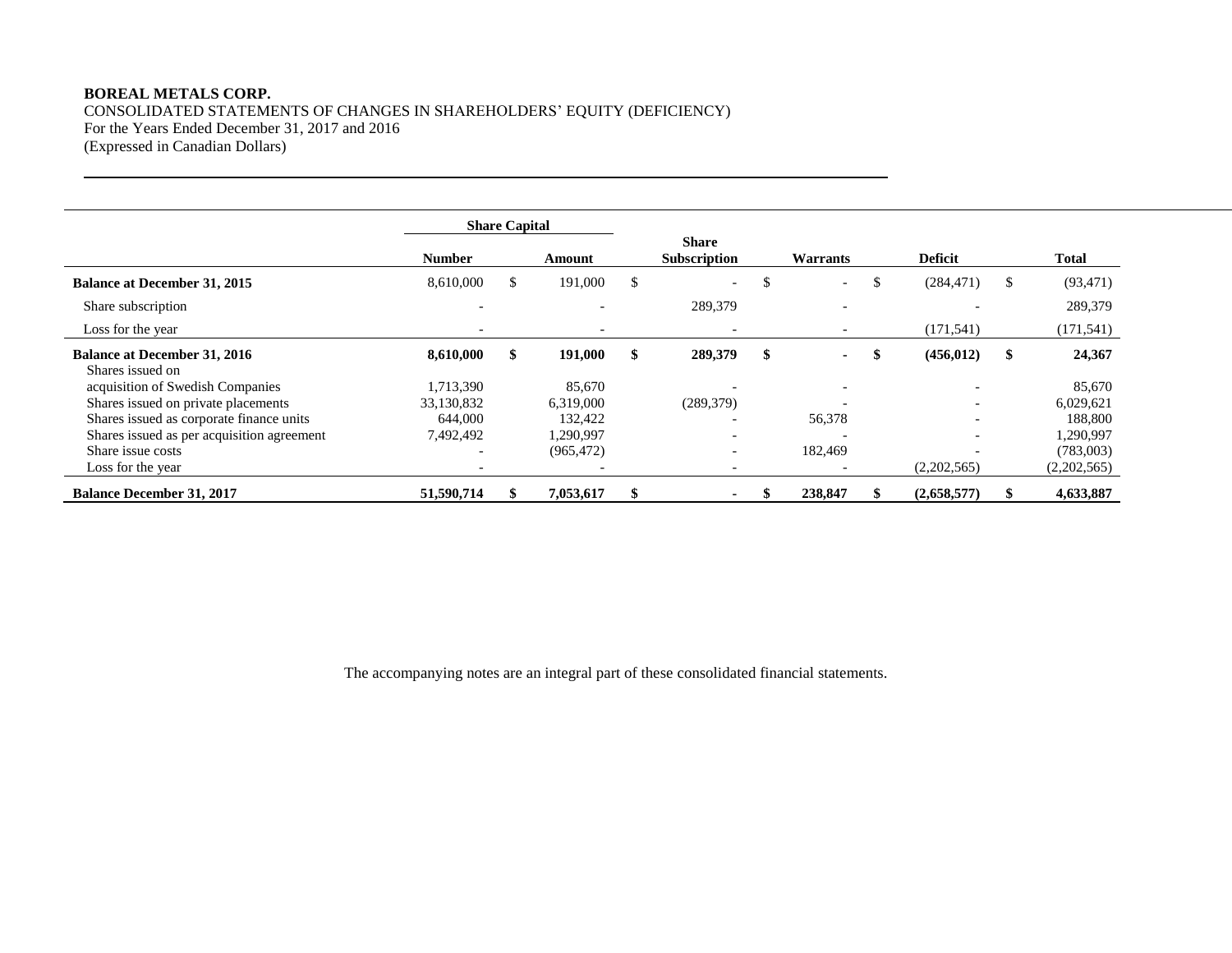# 1. **NATURE OF OPERATIONS AND GOING CONCERN**

Boreal Metals Corp. (the "Company") was incorporated under the Business Corporations Act, British Columbia on December 31, 2013 and is considered to be in the exploration stage with respect to its mineral properties. The Company's head office address is Suite 340 - 233 West 1st Street, North Vancouver, BC V7M 1B3.

On April 1, 2014, the Company commenced trading on the Canadian Securities Exchange ("CSE") under the trading symbol "EFM". On April 12, 2016, the CSE delisted the Company for being in default of CSE requirements. As of the date of the financial statements the Company's common shares were delisted from trading on the CSE.

On November 21, 2017, the Company obtained a public listing for its securities on the TSX Venture Exchange ("TSX-V") under the trading symbol "BMX" following closing of its offerings of units by way of Short Form Offering Document ("SFOD") and by way of a brokered private placement (Note 5).

On February 14, 2017, the Company closed a share purchase agreement with EMX Royalty Corporation ("EMX") and has acquired two companies with exploration stage assets in Scandinavia. The companies were wholly-owned subsidiaries of EMX which together held a portfolio of four base and precious metal exploration projects, two in Sweden and two in Norway. EMX Exploration Scandinavia AB and Iekelvare Minerals AB (together referred to as the "Swedish Companies") are now wholly-owned subsidiaries of the Company (Note 3).

The Company is in the process of exploring and developing its mineral properties and has not yet determined whether the properties contain reserves that are economically recoverable. The recoverability of the amounts shown for mineral properties and related exploration and evaluation assets are dependent upon the existence of economically recoverable reserves, the ability of the Company to obtain necessary financing to complete the development of those reserves and upon future profitable production.

These consolidated financial statements have been prepared by management on a going concern basis which assumes that the Company will be able to realize its assets and discharge its liabilities in the normal course of business for the foreseeable future. The Company has incurred ongoing losses and expects to incur further losses in the development of its business. At December 31, 2017, the Company had cash of \$3,397,728, working capital of \$3,120,007 and accumulated deficit of \$2,658,577. The continuing operations of the Company are dependent upon its ability to continue to raise adequate financing and to commence profitable operations in the future and repay its liabilities arising from normal business operations as they become due. Management estimates it has sufficient funds for operations for the ensuing year

The consolidated financial statements do not include any adjustments relating to the recoverability and classification of recorded asset amounts and classification of liabilities that might be necessary should the Company be unable to continue in existence.

# 2. **BASIS OF PREPARATION AND SIGNIFICANT ACCOUNTING POLICIES**

#### **Basis of presentation and basis of consolidation**

These consolidated financial statements, including comparatives, have been prepared in accordance with International Financial Reporting Standards ("IFRS") as issued by the International Accounting Standards Board ("IASB") and Interpretations of the International Financial Reporting Interpretations Committee ("IFRIC").

The consolidated financial statements have been prepared on a historical cost basis except for certain financial assets that are measured at fair value. In addition, these consolidated financial statements have been prepared using the accrual basis of accounting, except for cash flow information.

These consolidated financial statements incorporate the financial statements of the Company and its wholly controlled subsidiary, First Ferro Mining Ltd. ("First Ferro", currently dormant), and newly acquired Swedish Companies (Note 3). Control exists when the Company has the power, directly or indirectly, to govern the financial and operating policies of an entity so as to obtain benefits from its activities. All significant intercompany transactions and balances have been eliminated.

#### **Foreign currency transactions**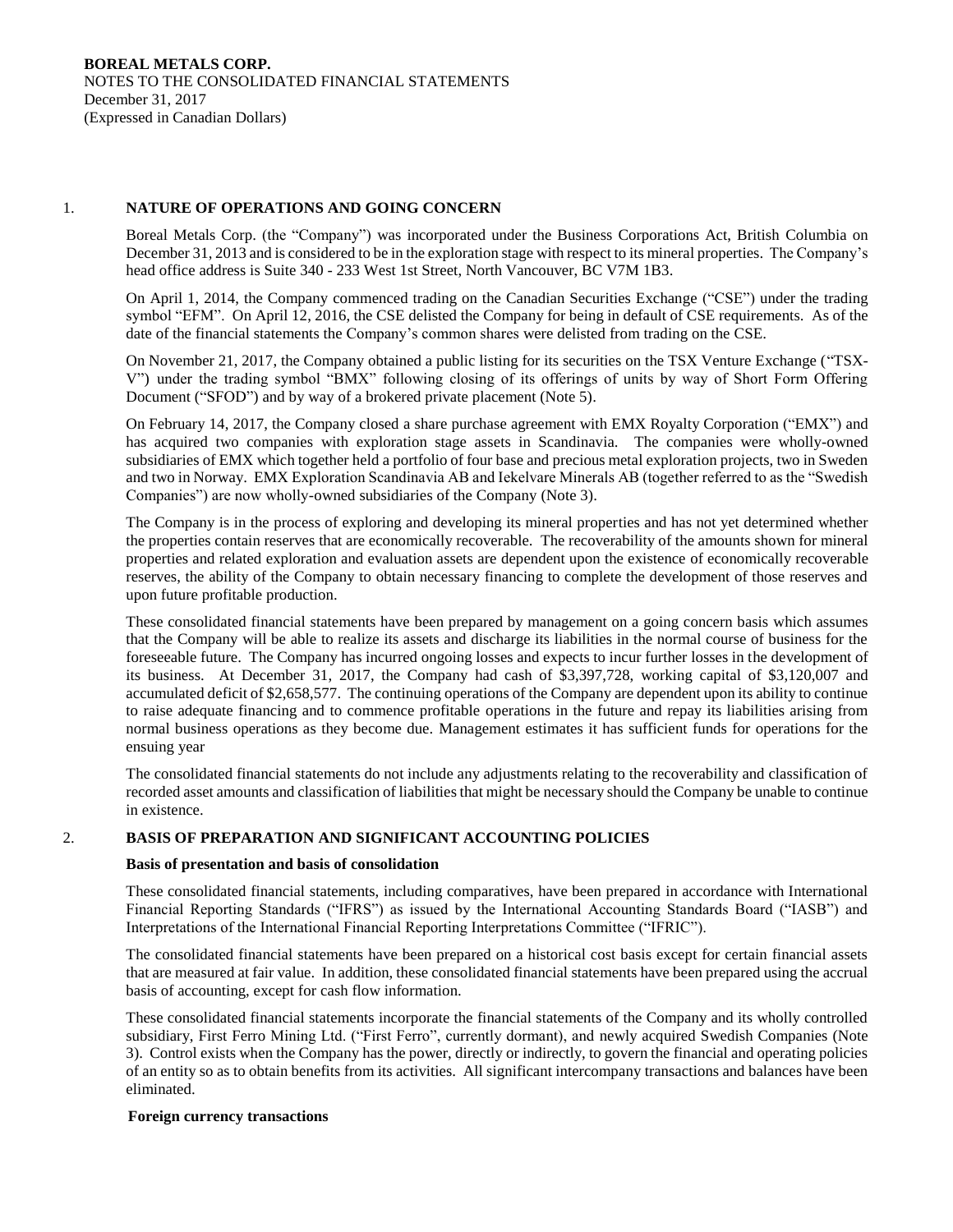The Company's reporting currency and the functional currency of all of its operations is the Canadian dollar as this is the principal currency of the economic environment in which the Company operates.

Transactions in foreign currencies are translated at the exchange rate in effect at the date of the transaction. Foreign denominated monetary assets and liabilities are translated to their Canadian dollar equivalents using foreign exchange rates prevailing at the statement of financial position date. Non- monetary items are translated into Canadian dollars at the exchange rate in effect on the respective transaction dates. Revenues and expenses are translated at average rates for the year, except for amortization, which is translated on the same basis as the related asset. Exchange gains or losses arising on foreign currency translation are reflected in profit or loss for the year.

# **Exploration and evaluation assets**

The Company charges to operations all exploration and evaluation expenses incurred prior to the determination of economically recoverable reserves and a decision to develop has been made. These costs would also include periodic fees such as license and maintenance fees.

The Company capitalizes direct mineral property acquisition costs and those expenditures incurred following the determination that the property has economically recoverable reserves and a decision to develop the property. Mineral property acquisition costs include cash consideration and the fair value of common shares issued for mineral property interests, pursuant to the terms of the relevant agreement. These costs are amortized over the estimated life of the property following commencement of commercial production, or written off if the property is sold, allowed to lapse or abandoned, or when impairment in value has been determined to have occurred. A mineral property is reviewed for impairment whenever events or changes in circumstances indicate that its carrying amount may not be recoverable.

Although the Company has taken steps to verify the title to mineral properties in which it has an interest, in accordance with industry practice for the current stage of exploration of such properties, these procedures do not guarantee the Company's title. Property title may be subject to unregistered prior agreements or transfers and title may be affected by undetected defects.

# **Provision for decommissioning and restoration**

The Company recognizes provisions for statutory, contractual, constructive or legal obligations associated with the reclamation of mineral properties in the year in which it is probable that an outflow of resources will be required to settle the obligation and when a reliable estimate of the amount can be made. Initially, a provision for a decommissioning liability is recognized based on expected cash flows required to settle the obligation and discounted at a pre-tax rate specific to the liability. The capitalized amount is depreciated on the same basis as the related asset. Following the initial recognition of the decommissioning liability, the carrying amount of the liability is increased for the passage of time and adjusted for changes to the current market based discount rate and the amount or timing of the underlying cash flows needed to settle the obligation. The increase in the provision due to passage of time is recognized as interest expense. Significant judgments and estimates are involved in forming expectations of the amounts and timing of future closure and reclamation cash flows.

# **Significant accounting judgments and estimates**

The preparation of consolidated financial statements in conformity with IFRS requires management to make certain estimates, judgments and assumptions that affect the reported amounts of assets and liabilities at the date of the consolidated financial statements and the reported revenues and expenses during the year. Although management uses historical experience and its best knowledge of the amount, events or actions to form the basis for judgments and estimates, actual results may differ from these estimates. The most significant accounts that require estimates as the basis for determining the stated amounts include valuation of share-based payments, recognition of deferred income tax amounts, provision for restoration, rehabilitation and environmental costs and recoverability of exploration and evaluation assets.

# Valuation of share-based compensation

The Company uses the Black-Scholes Option Pricing Model for valuation of share-based compensation. Option pricing models require the input of subjective assumptions including expected price volatility, interest rate, and forfeiture rate. Changes in the input assumptions can materially affect the fair value estimate and the Company's earnings and equity reserves.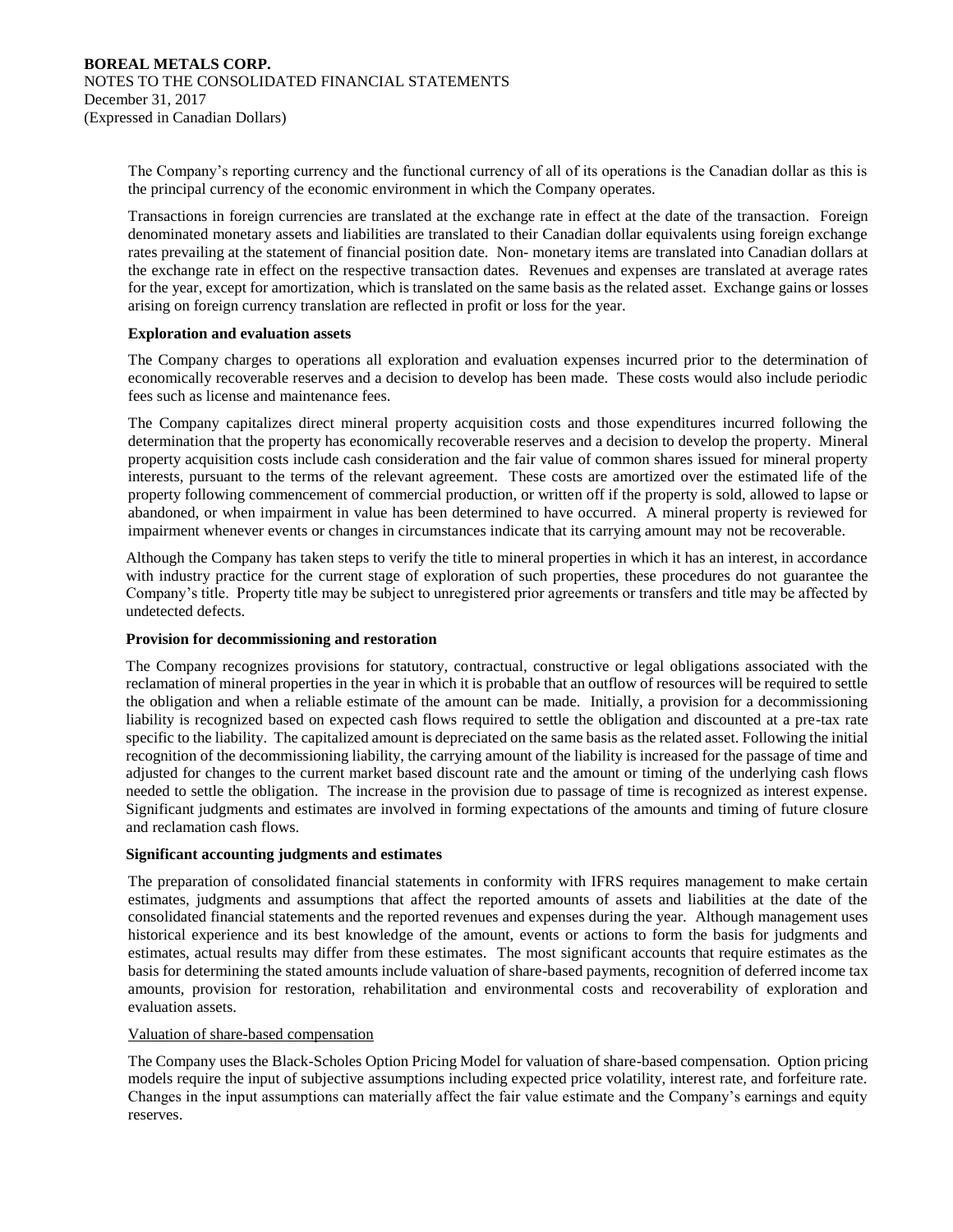#### Income taxes

In assessing the probability of realizing income tax assets, management makes estimates related to expectations of future taxable income, applicable tax opportunities, expected timing of reversals of existing temporary differences and the likelihood that tax positions taken will be sustained upon examination by applicable tax authorities. In making its assessments, management gives additional weight to positive and negative evidence that can be objectively verified.

#### Site decommissioning obligations

The Company recognizes a provision for future abandonment activities in the financial statements equal to the net present value of the estimated future expenditures required to settle the estimated future obligation at the statement of financial position date. The measurement of the decommissioning obligation involves the use of estimates and assumptions including the discount rate, the expected timing of future expenditures and the amount of future abandonment costs. The estimates were made by management and external consultants considering current costs, technology and enacted legislation. As a result, there could be significant adjustments to the provisions established which would affect future financial results.

#### Economic recoverability and probability of future economic benefits of exploration and evaluation assets

Management has determined that mineral property costs incurred which were capitalized have future economic benefits and are economically recoverable. Management uses several criteria in its assessments of economic recoverability and probability of future economic benefits including geological and metallurgic information, history of conversion of mineral deposits to proven and probable reserves, scoping and feasibility studies, accessible facilities, existing permits and life of mine plans.

Critical judgments exercised in applying accounting policies that have the most significant effect on the amounts recognized in the financial statements are as follows:

#### Functional and reporting currency

The functional currency is the currency of the primary economic environment in which the entity operates. The functional currency for the Company and its subsidiaries is the Canadian dollar. The functional currency determinations were conducted through an analysis of the consideration factors identified in IAS 21, The Effects of Changes in Foreign Exchange Rates.

#### Acquisition method accounting

In the acquisition of the Swedish Companies, significant judgement was required to determine if that transaction represented a business combination or an asset purchase. More specifically, management concluded that the Swedish Companies did not represent a business, as the assets acquired were not an integrated set of activities with inputs, processes and outputs.

#### **Share capital**

Common shares are classified as equity. Proceeds from unit placements are allocated between shares and warrants issued using the residual value method. Warrants that are part of units are assigned a value based on residual value, if any, and included in reserves. Costs directly identifiable with share capital financing are charged against share capital.

Warrants that are issued as payment for agency or finders' fees are accounted for as share-based payments.

#### **Financial instruments**

The Company classifies its financial instruments in the following categories: at fair value through profit or loss, loans and receivables, held-to-maturity, available-for-sale and other financial liabilities. The classification depends on the purpose for which the financial instruments were acquired. Management determines the classification of its financial instruments at initial recognition.

Financial assets are classified at fair value through profit or loss when they are either held for trading for the purpose of short-term profit taking, derivatives not held for hedging purposes, or when they are designated as such to avoid an accounting mismatch or to enable performance evaluation where a group of financial assets is managed by key management personnel on a fair value basis in accordance with a documented risk management or investment strategy. Such assets are subsequently measured at fair value with changes in carrying value being included in profit or loss.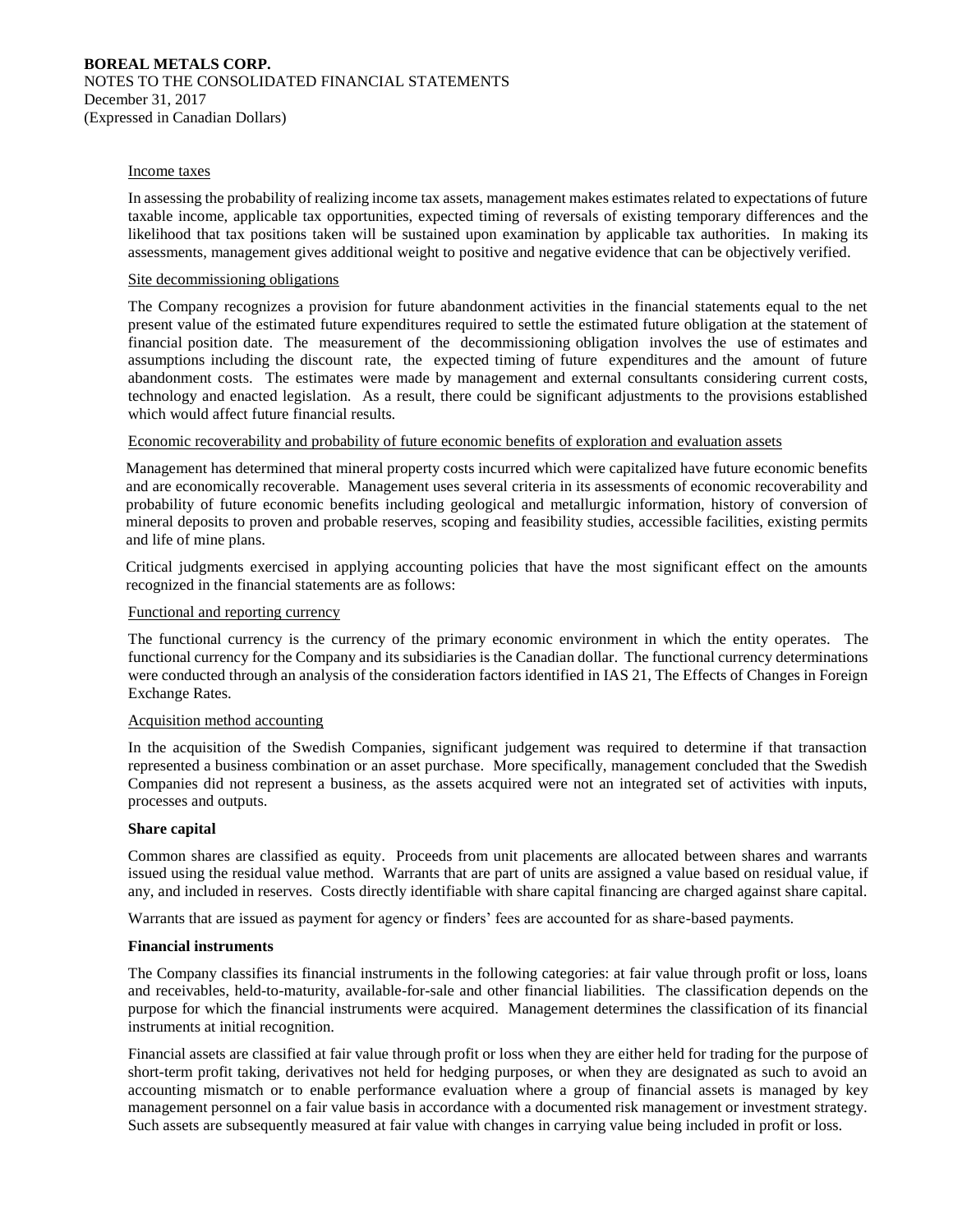Loans and receivables are non-derivative financial assets with fixed or determinable payments that are not quoted in an active market and are subsequently measured at amortized cost. They are included in current assets, except for maturities greater than 12 months after the end of the reporting period which are classified as non-current assets.

Held-to-maturity investments are non-derivative financial assets that have fixed maturities and fixed or determinable payments, and it is the Company's intention to hold these investments to maturity. They are subsequently measured at amortized cost. Held-to-maturity investments are included in non-current assets, except for those which are expected to mature within 12 months after the end of the reporting period.

Available-for-sale financial assets are non-derivative financial assets that are designated as available-for-sale or are not suitable to be classified as financial assets at fair value through profit or loss, loans and receivables or held-to maturity investments and are subsequently measured at fair value. Unrealized gains and losses are recognized in other comprehensive income, except for impairment losses and foreign exchange gains and losses on monetary financial assets.

Non-derivative financial liabilities (excluding financial guarantees) are subsequently measured at amortized cost. Regular purchases and sales of financial assets are recognized on the trade-date – the date on which the group commits to purchase the asset.

Financial assets are derecognized when the rights to receive cash flows from the investments have expired or have been transferred and the Company has transferred substantially all risks and rewards of ownership.

At each reporting date, the Company assesses whether there is objective evidence that a financial instrument has been impaired. In the case of available-for-sale financial instruments, a significant and prolonged decline in the value of the instrument is considered to determine whether an impairment has arisen. The Company does not have any derivative financial assets and liabilities.

# **Income taxes**

Income tax expense comprises current and deferred tax. Income tax is recognized in profit or loss except to the extent that it relates to items recognized directly in equity. Current tax expense is the expected tax payable on taxable income for the year, using tax rates enacted or substantively enacted at period end, adjusted for amendments to tax payable with regards to previous years.

Deferred tax is recorded by providing for temporary differences, between the carrying amounts of assets and liabilities for financial reporting purposes and the amounts used for taxation purposes. Temporary differences are not provided for relating to goodwill not deductible for tax purposes, the initial recognition of assets or liabilities that affect neither accounting or taxable loss, and differences relating to investments in subsidiaries to the extent that they will probably not reverse in the foreseeable future. The amount of deferred tax provided is based on the expected manner of realization or settlement of the carrying amount of assets and liabilities, using tax rates enacted or substantively enacted at the end of the reporting period. A deferred tax asset is recognized only to the extent that it is probable that future taxable profits will be available against which the asset can be utilized.

#### **Loss per share**

Basic loss per share is calculated by dividing the net loss available to common shareholders by the weighted average number of shares outstanding during the year. Diluted earnings per share reflect the potential dilution of securities that could share in earnings of an entity. In a loss year, potentially dilutive common shares are excluded from the loss per share calculation as the effect would be anti-dilutive. Basic and diluted loss per share are the same for the years presented.

#### **Accounting standards issued but not yet effective**

The Company has not yet adopted the following revised or new IFRS that have been issued but were not yet effective as at December 31, 2017:

- IFRS 9, Financial Instruments (effective date January 1, 2018) introduces new requirements for the classification and measurement of financial assets and liabilities.
- IFRS 16, Leases is a new standard that sets out the principles for recognition, measurement, presentation and disclosure of leases including guidance for both parties to a contract, the lessee and the lessor. The new standard eliminates the classification of leases as either operating or finance leases as is required by IAS 17 and instead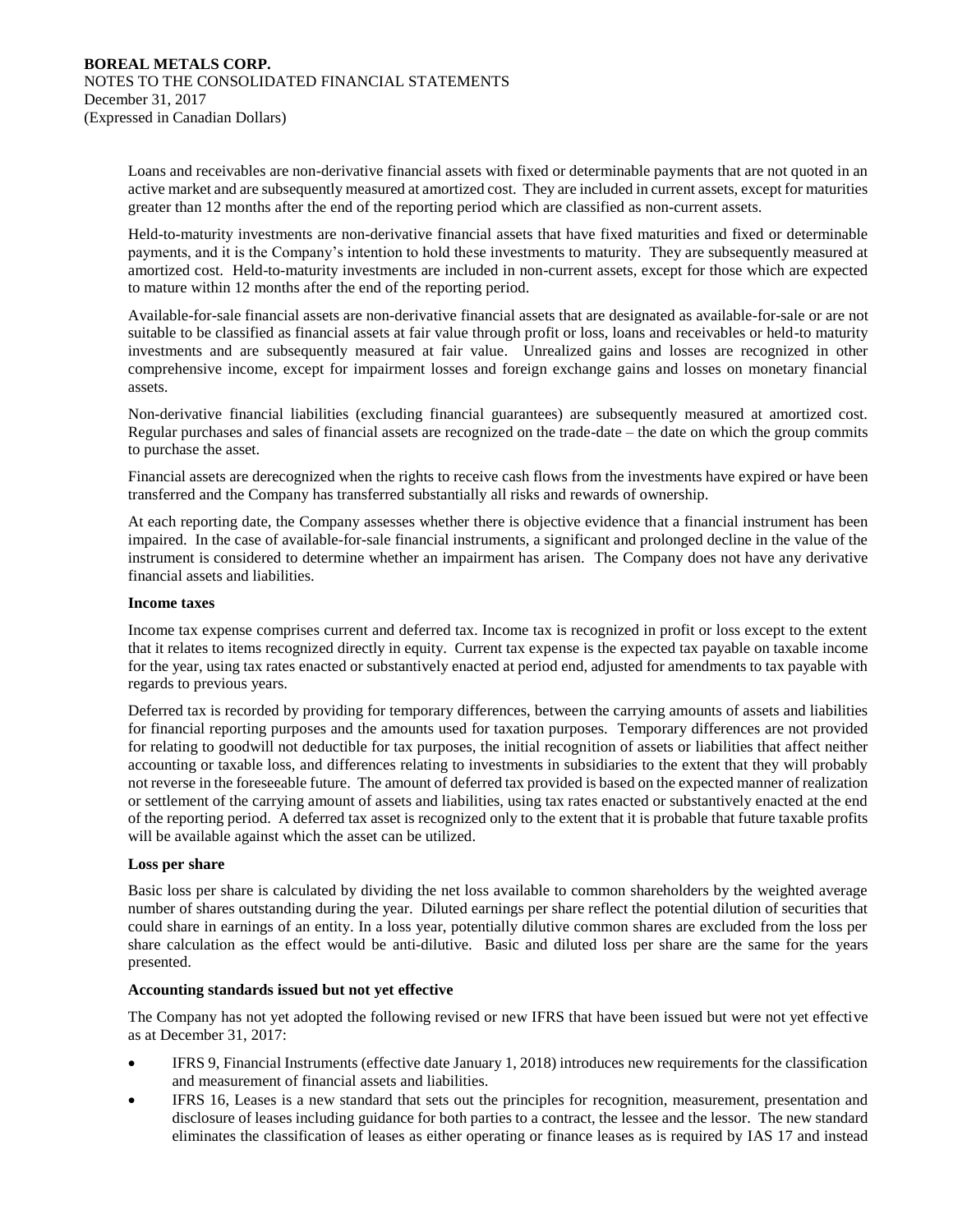introduces a single lessee accounting model. This standard is effective for the years beginning on or after January 1, 2019.

The Company expects the only impact that these new accounting standards will have on the financial statements will be additional note disclosure.

# **3. EXPLORATION AND EVALUATION ASSETS**

Net assets and liabilities acquired:

On February 14, 2017, the Company acquired two companies that were wholly-owned subsidiaries of EMX which together represent a portfolio of four Scandinavian base and precious metal (zinc-lead-copper-silver-gold) exploration projects including Gumsberg and Adak exploration assets in Sweden and the Tynset and Burfjord assets in Norway.

To acquire the Swedish Companies, the Company issued 1,713,390 of its common shares to EMX which represented a 19.9% equity ownership in the Company and had the continuing obligation to issue additional shares to maintain 19.9% interest, at no additional cost to EMX, until the Company has raised CDN\$5,000,000 in equity (raised on November 21, 2017); thereafter, EMX has the right to participate pro-rata in future financings at its own cost to maintain its 19.9% interest. During 2017, a total of 7,492,592 common shares valued at \$1,290,997 of the Company were issued to EMX due to above obligation (Note 5).

EMX has also been granted a 3% net smelter return ("NSR") royalty on each of the Properties, of which a 1% NSR royalty may be purchased by the Company on or before the fifth anniversary of the closing date in 0.5% increments for a total of (a) USD\$2,500,000, or (b) at the purchaser's option, USD\$2,000,000 plus shares of the Company equal in value to USD\$500,000.

EMX will receive annual advance royalty ("AAR") payments of USD\$20,000 for each of the Properties commencing on the second anniversary of the closing, with each AAR payment increasing by USD\$5,000 per year until reaching USD\$60,000 per year, except that the Company may forgo AAR payments on two of the four Properties in years two and three. Once reaching USD\$60,000, AAR payments will be adjusted each year according to the Consumer Price Index (as published by the U.S. Department of Labor, Bureau of Labor Statistics). EMX Royalty will receive a 0.5% NSR royalty on any new mineral exploration projects generated by the Company in Sweden or Norway, excluding projects acquired from a third party containing a mineral resource or reserve or an existing mining operation. EMX has the right to nominate one seat on the Board of Directors of the Company.

Management has determined that this transaction does not qualify as a business combination. Accordingly, it was accounted for as an acquisition of net assets. The fair value of the consideration allocated to assets and liabilities acquired is as followers:

| Net assets and habilities acquired:  |    |                           |
|--------------------------------------|----|---------------------------|
| Cash                                 | \$ | 51,450                    |
| Accounts receivable                  |    | 777                       |
| Properties acquisition costs         |    | 215,233                   |
| Trade and other payables             |    | (181,790)                 |
| Total                                | \$ | 85,670                    |
|                                      |    |                           |
| Consideration paid:                  |    |                           |
| Share capital                        | \$ | 85,670                    |
|                                      |    | <b>Swedish Properties</b> |
| Balance as of December 31, 2016      | \$ |                           |
| Property acquisition costs           |    | 215,233                   |
| Shares issued as anti-dilutive right |    | 1,290,997                 |
| Balance as of December 31, 2017      | \$ | 1,506,230                 |

The Company is the owner of mining licenses located in Norway known as the Tynset licenses and Burfjord licenses; furthermore, it owns licenses in Sweden known as the Gumsberg and the Adak VMS Projects.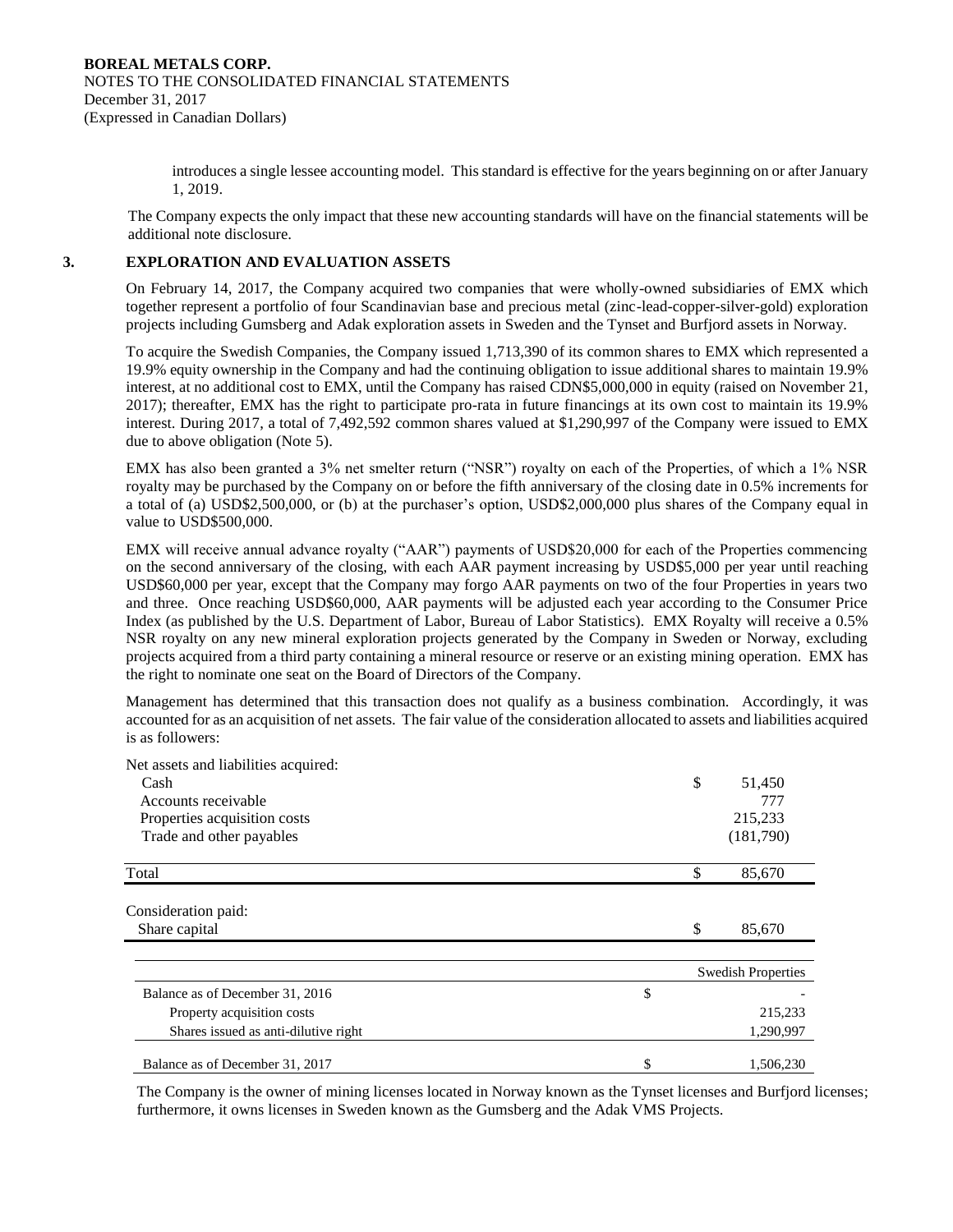#### **BOREAL METALS CORP.** NOTES TO THE CONSOLIDATED FINANCIAL STATEMENTS December 31, 2017 (Expressed in Canadian Dollars)

# *Tynset VMS project (Røros District, Norway)*

The Tynset project is comprised of certain exploration licenses in the Røros Mining District of central Norway.

*Burfjord IOCG project (Alta Region, Norway)*

The Burfjord project is comprised of certain exploration licenses near Kåfjord, Norway.

*Gumsberg VMS Project (Bergslagen District, Sweden)*

The Gumsberg project consists of certain exploration licenses in the Bergslagen Mining District of southern Sweden.

*Adak VMS Project (Skelleftea District, Sweden)*

Adak exploration license is located in Skellefteå Mining District in north Sweden.

In the year ended December 31, 2017, exploration costs were incurred by the Company as follows:

| <b>Exploration</b> expenses                                 | Adak                           | Gumsberg      | <b>Burfjord</b> | Tynset                         | Total         |
|-------------------------------------------------------------|--------------------------------|---------------|-----------------|--------------------------------|---------------|
| Accommodation                                               | \$<br>$\overline{\phantom{a}}$ | \$<br>6,016   | \$<br>17,921    | \$<br>$\overline{\phantom{0}}$ | 23,937<br>S   |
| Drilling                                                    | $\overline{\phantom{a}}$       | 169,176       |                 |                                | 169,176       |
| Field work                                                  | 326                            | 104.816       | 144.233         | 5,611                          | 254,985       |
| <b>Exploration</b> licenses                                 | $\overline{\phantom{0}}$       | 33,132        | 6,340           | 3,676                          | 43,149        |
| Geological                                                  | 30.498                         | 150.046       | 88,499          | 12,854                         | 281,898       |
| Geophysical                                                 | 4,800                          | 12,600        | 7,800           | 600                            | 25,800        |
| Total exploration costs incurred<br>as of December 31, 2017 | \$<br>35,624                   | 475,786<br>\$ | S<br>264,793    | \$<br>22,741                   | \$<br>798,944 |

# **4. ACCOUNTS PAYABLE AND ACCRUED LIABILITIES**

As at December 31, 2017 and 2016 accounts payable and accrued liabilities consists of the following:

|                            |   | 2017    |    | 2016    |
|----------------------------|---|---------|----|---------|
| Accounts payable           | Ъ | 574,826 | \$ | 82,806  |
| <b>Accrued liabilities</b> |   | 20,000  |    | 4,550   |
| Due to related parties     |   | 92,036  |    | 94,195  |
|                            | S | 686,862 | S  | 181,551 |

# **5. SHARE CAPITAL**

#### **Authorized share capital**

The authorized share capital of the Company is an unlimited number of common shares without par value. All issued shares, consisting only of common shares are fully paid.

#### **Issued share capital**

*During the year ended December 31, 2017*

- a) On February 14, 2017, the Company issued 1,713,390 common shares to EMX on the acquisition of the Swedish Companies. The shares were valued at \$85,670 (Note 3).
- b) During the year ended December 31, 2017, a total of 7,492,492 shares were issued to EMX at no additional cost due to the Company's obligation to maintain EMX Royalty 19.9% equity ownership in the Company (Note 3). These shares were recorded at a value of \$1,290,997.
- c) On April 4, 2017, the Company closed a non-brokered private placement of 12,270,000 units at \$0.05 for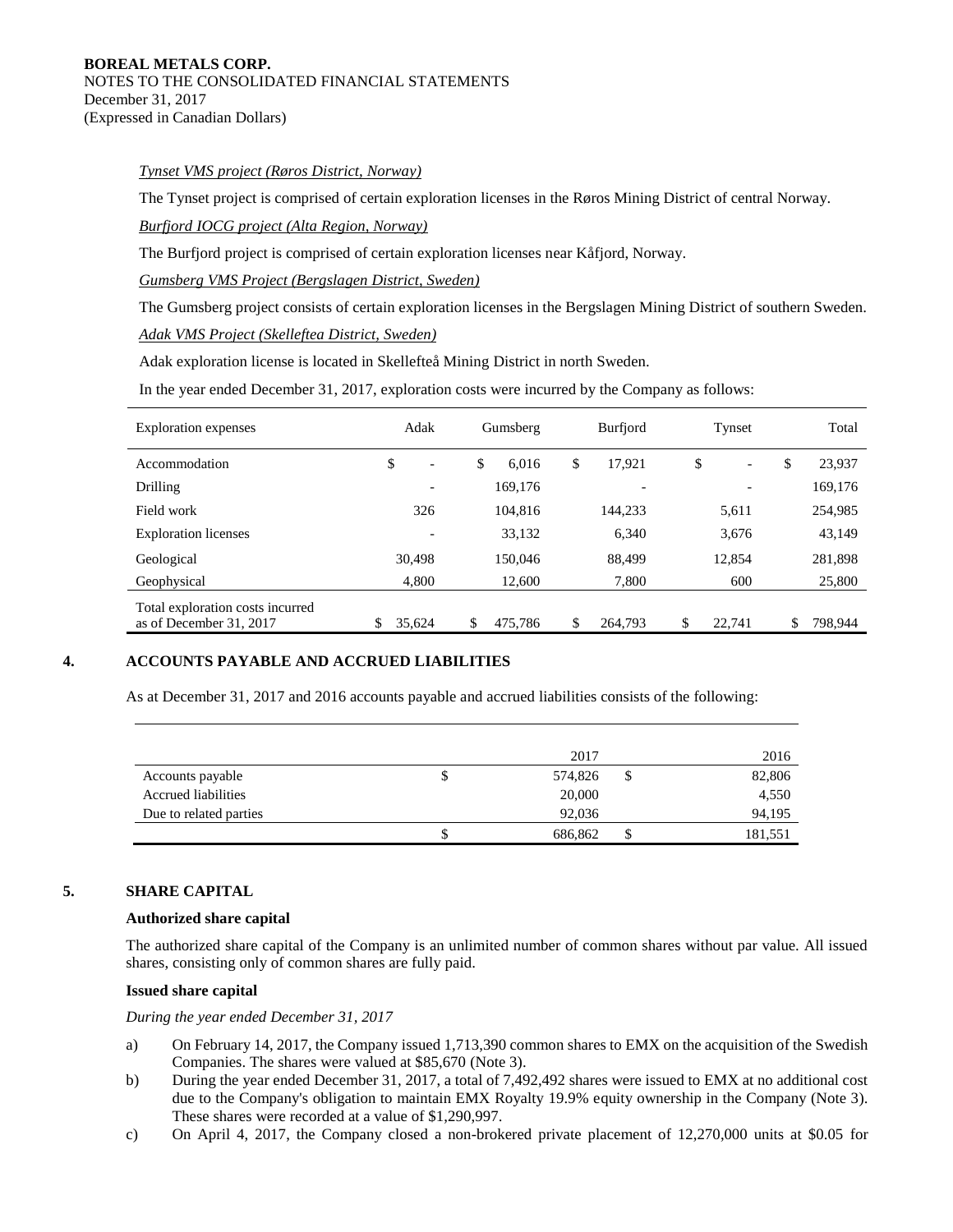proceeds of \$613,500, of which \$289,379 was received in fiscal 2016. Each unit consisted of one common share and one-half of one transferable share purchase warrant with each whole warrant exercisable into one additional common share at a price of \$0.10 for a period of one year.

d) On August 14, 2017, the Company closed a private placement of 5,527,500 units at a price of \$0.20. Each unit consisted of one common share and one-half of one transferable share purchase warrant, each whole warrant exercisable into one additional common share at a price of \$0.40 for a period of two years from the date of issue. The warrants are subject to an acceleration provision.

The Company paid finder's fees of \$18,500 in cash, issued 44,000 common shares as finder's fees at value of \$8,800 and 136,500 finder's warrants to certain finders valued at \$9,839. The finder's warrants have the same terms as private placement warrants except they are non-transferable.

e) On November 21, 2017, the Company closed a SFOD by way of brokered private placement. The SFOD consisted of 6,666,666 units of the Company at a price of \$0.30 for gross proceeds of \$2,000,000. Each unit consisted of one common share and one-half of share purchase warrant, with each whole warrant exercisable at a price of \$0.50 for a period of 24 months from the closing date of the SFOD.

On November 21, 2017, the Company also closed a brokered private placement of 8,000,000 units at a price of \$0.30 per unit for gross proceeds of \$2,400,000. Each unit consisted of one common share and one warrant, having the same terms as the SFOD warrants.

A cash commission of \$319,500 was paid and 1,065,000 non-transferable broker warrants valued at \$172,630 were issued to the agent. Each agent's warrant will be exercisable for one common share at a price of \$0.30 until May 21, 2019.

The agent also received 600,000 units as a corporate finance fee with 400,000 units having the same composition as the SFOD units and 200,000 broker's units. A value of \$56,378 was assigned to 400,000 brokers' warrants issued in connection to corporate finance units.

*f)* On November 21, 2017, the Company closed a non-brokered private placement for proceeds of \$200,000. The Company issued 666,666 units at a price of \$0.30, with each unit consisting of one common share and one common share purchase warrant. Each warrant is exercisable into one common share at a price of \$0.50 until November 21, 2019.

*During the year ended December 31, 2016*

No shares were issued in the year ended December 31, 2016.

As at December 31, 2017 and December 31, 2016, there were no stock options outstanding.

#### **Warrants**

A summary of share purchase warrants transactions during the year ended December 31, 2017 are as follows:

| Expiry date       | Exercise<br>price | WARC life<br>(years) | December 31.<br>2016     | Granted    | Exercised                      | Expired/<br>Cancelled    | December 31,<br>2017 |
|-------------------|-------------------|----------------------|--------------------------|------------|--------------------------------|--------------------------|----------------------|
| April 4, 2018     | \$0.10            | 0.26                 | $\overline{\phantom{a}}$ | 6,135,000  | $\overline{\phantom{0}}$       | ٠                        | 6,135,000            |
| May 21, 2019      | \$0.30            | 1.39                 | $\overline{\phantom{a}}$ | 1,065,000  | $\overline{\phantom{0}}$       | $\overline{\phantom{a}}$ | 1,065,000            |
| August 14, 2019   | \$0.40            | 1.62                 | $\overline{\phantom{a}}$ | 2,400,250  | $\overline{\phantom{0}}$       | $\overline{\phantom{a}}$ | 2,400,250            |
| November 21, 2019 | \$0.50            | 1.89                 | $\overline{\phantom{a}}$ | 12,399,999 | $\overline{\phantom{0}}$       | $\overline{\phantom{a}}$ | 12,399,999           |
| November 21, 2019 | \$0.40            | 1.89                 | $\overline{\phantom{a}}$ | 500,000    | $\overline{a}$                 | $\overline{\phantom{a}}$ | 500,000              |
| TOTAL             |                   |                      | $\blacksquare$           | 22,500,249 | $\overline{\phantom{a}}$       | $\overline{\phantom{a}}$ | 22,500,249           |
| Weighted average  |                   |                      |                          |            |                                |                          |                      |
| price             |                   |                      | $\overline{\phantom{0}}$ | 0.37       | \$<br>$\overline{\phantom{a}}$ | $\overline{\phantom{0}}$ | S<br>0.37            |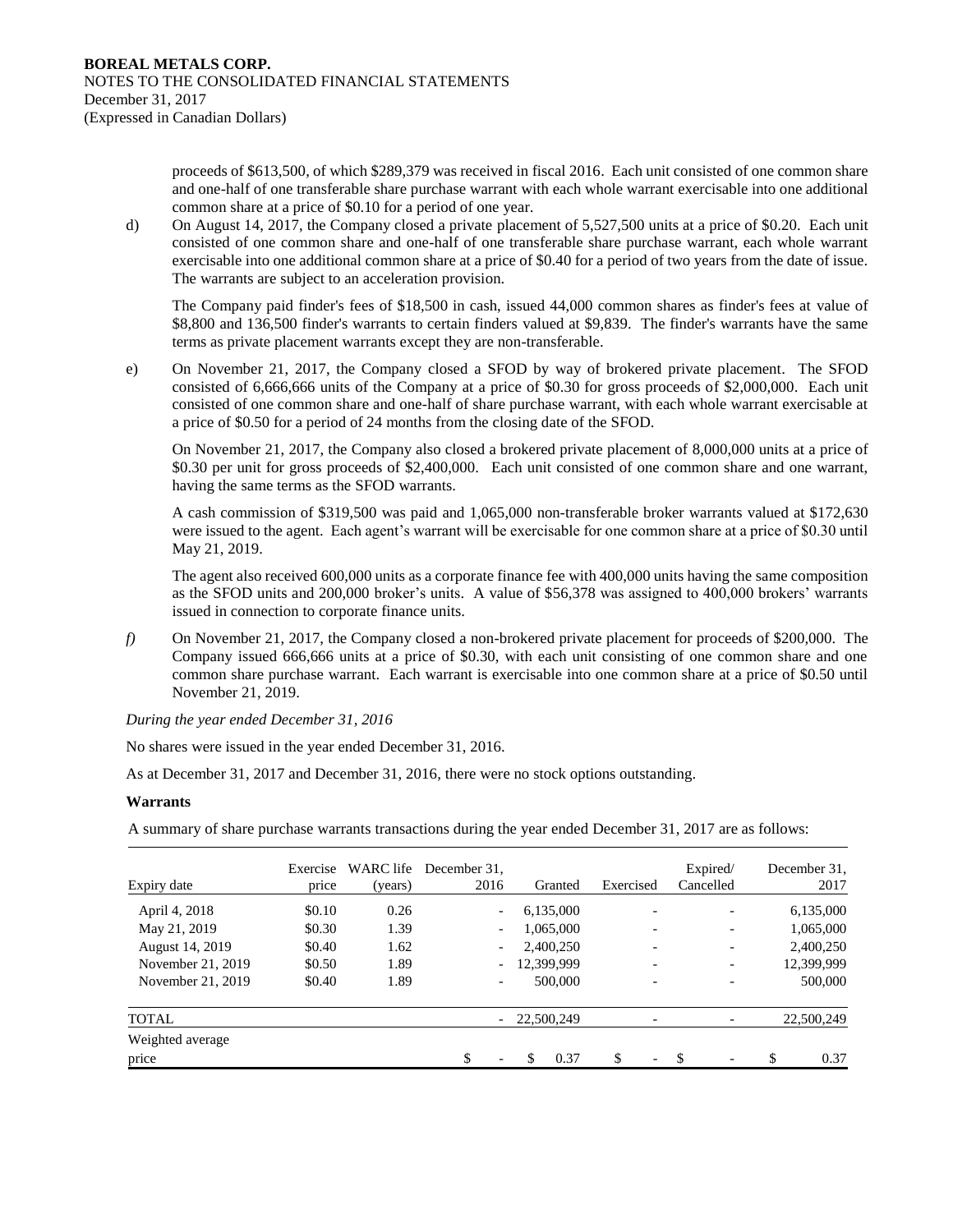|                                 | 2017         |
|---------------------------------|--------------|
| Risk-free interest rate         | 1.41%        |
| Annualized volatility           | 100%         |
| Expected dividend yield         | Nil          |
| Expected warrants life in years | $1.67$ years |

The fair value of the brokers warrants issued was determined using the Black-Scholes Option Pricing Model using the following weighted average assumptions:

# **Escrow units**

12,102,236 shares and 3,538,618 warrants were placed in escrow in accordance with the escrow agreement dated November 21, 2017. 10% of the escrowed common shares and warrants were released on November 21, 2017, upon the completion of the SFOD. As at December 31, 2017, there were 10,892,12 common shares and 3,184,756 warrants of the Company held in escrow.

# 6. **RELATED PARTY TRANSACTIONS**

Key management personnel include the Chief Executive Officer ("CEO"), Chief Financial Officer ("CFO") and Directors of the Company.

The Company entered into the following transactions with related parties during the year ended December 31, 2017:

|                                      | For the year ended December 31, |        |  |
|--------------------------------------|---------------------------------|--------|--|
|                                      | 2017                            | 2016   |  |
| Short-term benefits paid or accrued: |                                 |        |  |
| Accounting fees                      | 55,339                          | S      |  |
| Management fees                      | 229,538                         | 12,000 |  |
| Legal fees / share issuance costs    | 275,675                         |        |  |
| Rent                                 | 12,500                          |        |  |
|                                      | 573,052                         | 12,000 |  |

As of December 31, 2017, included in accounts payable is \$132,934 (2016 - \$8,100) due to directors and officers and \$2,125 (2016 – Nil) prepaid to an officer of the Company.

# 7. **SEGMENT INFORMATION**

The Company is engaged in one business activity, being the acquisition and exploration of mineral properties. Geographic information is disclosed in Note 3. All non-current assets are held solely in the Scandinavia segment.

# 8. **FINANCIAL INSTRUMENTS AND RISK MANAGEMENT**

#### **Financial instruments**

Financial assets and liabilities are classified in the fair value hierarchy according to the lowest level of input that is significant to the fair value measurement. Assessment of the significance of a particular input to the fair value measurement requires judgement and may affect placement within the fair value hierarchy levels. The hierarchy is as follows:

- Level 1: quoted prices (unadjusted) in active markets for identical assets or liabilities.
- Level 2: inputs other than quoted prices included in Level 1 that are observable for the asset or liability,
- either directly (i.e., as prices) or indirectly (i.e., derived from prices).
- Level 3: inputs for the asset or liability that are not based on observable market data (unobservable inputs).

The fair value of cash, receivables, reclamation bond and accounts payable and accrued liabilities approximate their carrying amounts due to the short-term nature of the financial instruments. Cash is classified as financial assets fair value through profit or loss and is measured at fair value using level 1 inputs of the fair value hierarchy. Reclamation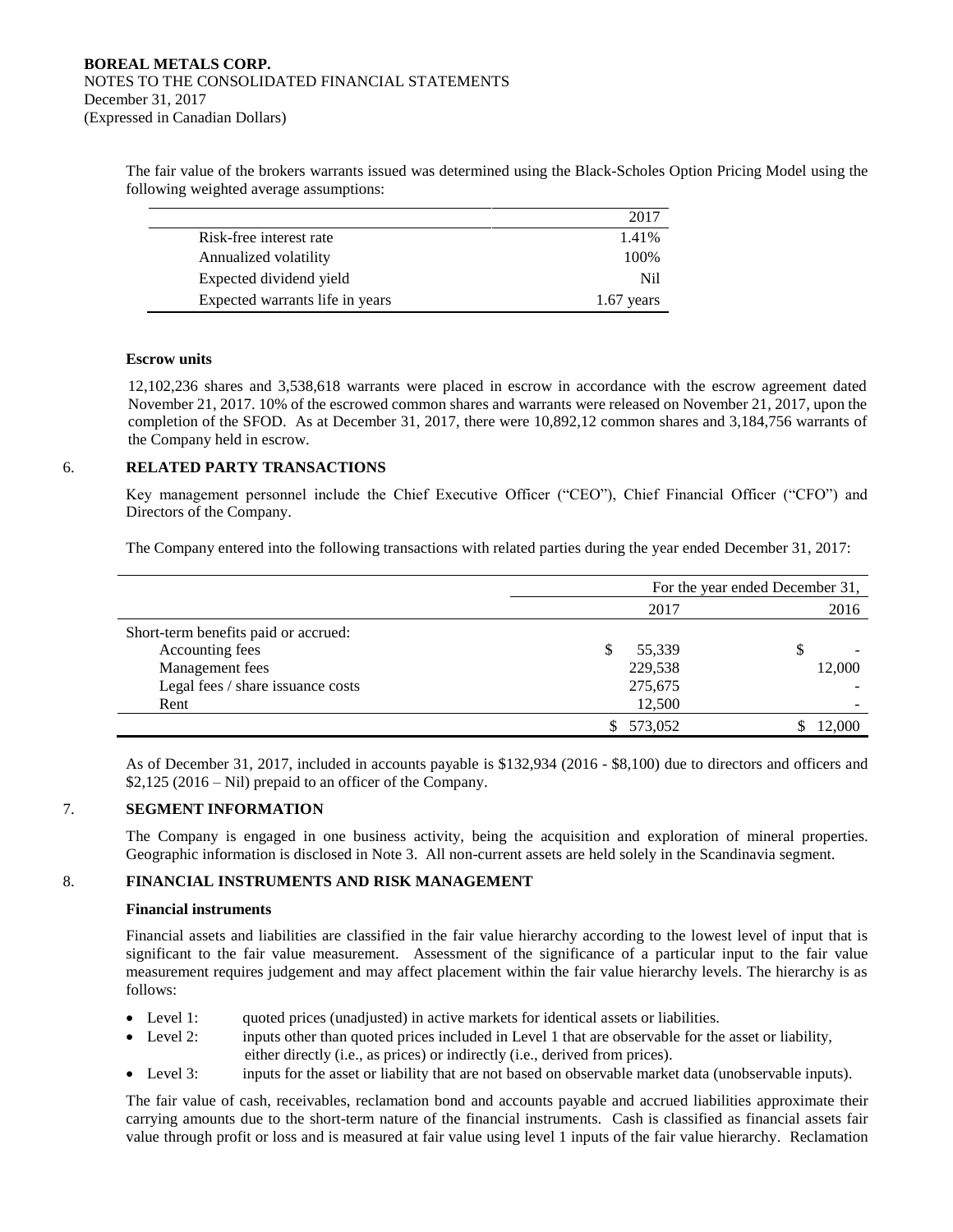bond is classified as held to maturity. Receivables are classified as loans and receivables. Accounts payable and accrued liabilities is classified as other financial liabilities.

#### **Risk management**

The Company is exposed to varying degrees to a variety of financial instrument related risks:

#### *Credit risk*

Credit risk is the risk that the counterparty to a financial instrument will cause a financial loss for the Company by failing to discharge its obligations. The Company's credit risk is primarily attributable to its liquid financial assets including cash and receivables. The Company limits its exposure to credit risk on liquid financial assets through maintaining its cash with high-credit quality financial institutions. Receivables are due from government agencies.

#### *Liquidity risk*

Liquidity risk is the risk that the Company will not be able to meet its obligations associated with its financial liabilities. The Company's approach to managing liquidity risk is to ensure that it will have sufficient liquidity to meet liabilities when due. The Company considers financing opportunities so that it has sufficient liquidity to meet liabilities when due.

There can be no assurance the Company will be able to obtain required financing in the future on acceptable terms. The Company anticipates it will need additional capital in the future to finance on-going exploration of its properties, such capital to be derived from the completion of other equity financings. The Company has limited financial resources, has no source of operating income and has no assurance that additional funding will be available to it for future exploration and development of its project. The ability of the Company to arrange additional financing in the future will depend, in part, on the prevailing capital market conditions and exploration success. In recent years, the securities markets have experienced wide fluctuations in price which have not necessarily been related to the operating performance, underlying asset values or prospects of such companies. There can be no assurance that continual fluctuations in price will not occur. Any quoted market for the common shares may be subject to market trends generally, notwithstanding any potential success of the Company in creating revenue, cash flows or earnings.

#### *Market risk*

Market risk is the risk of loss that may arise from changes in market factors such as interest rates, foreign exchange rates, and commodity and equity prices.

#### Currency risk

The Company is exposed to financial risk related to fluctuations in foreign exchange rates. Foreign currency risk is limited to the portion of the Company's business transactions denominated in currencies other than the Canadian Dollar.

#### Interest rate risk

The Company's exposure to interest rate risk arises from the interest rate impact on cash. The Company's policy is to invest cash at floating rates of interest, in order to maintain liquidity, while achieving a satisfactory return for shareholders. There is minimal risk that the Company would recognize any loss as a result of a decrease in the fair value.

#### Price risk

The Company is exposed to price risk with respect to commodity prices. The Company closely monitors commodity prices to determine the appropriate course of action to be taken by the Company.

# **9. SUPPLEMENTAL DISCLOSURE WITH RESPECT TO CASH FLOWS**

|                                 | 2017    | 2016                     |
|---------------------------------|---------|--------------------------|
| <b>Non-cash information:</b>    |         |                          |
| Fair value of broker's shares   | 188,800 | $\overline{\phantom{a}}$ |
| Fair value of broker's warrants | 238,847 | $\sim$                   |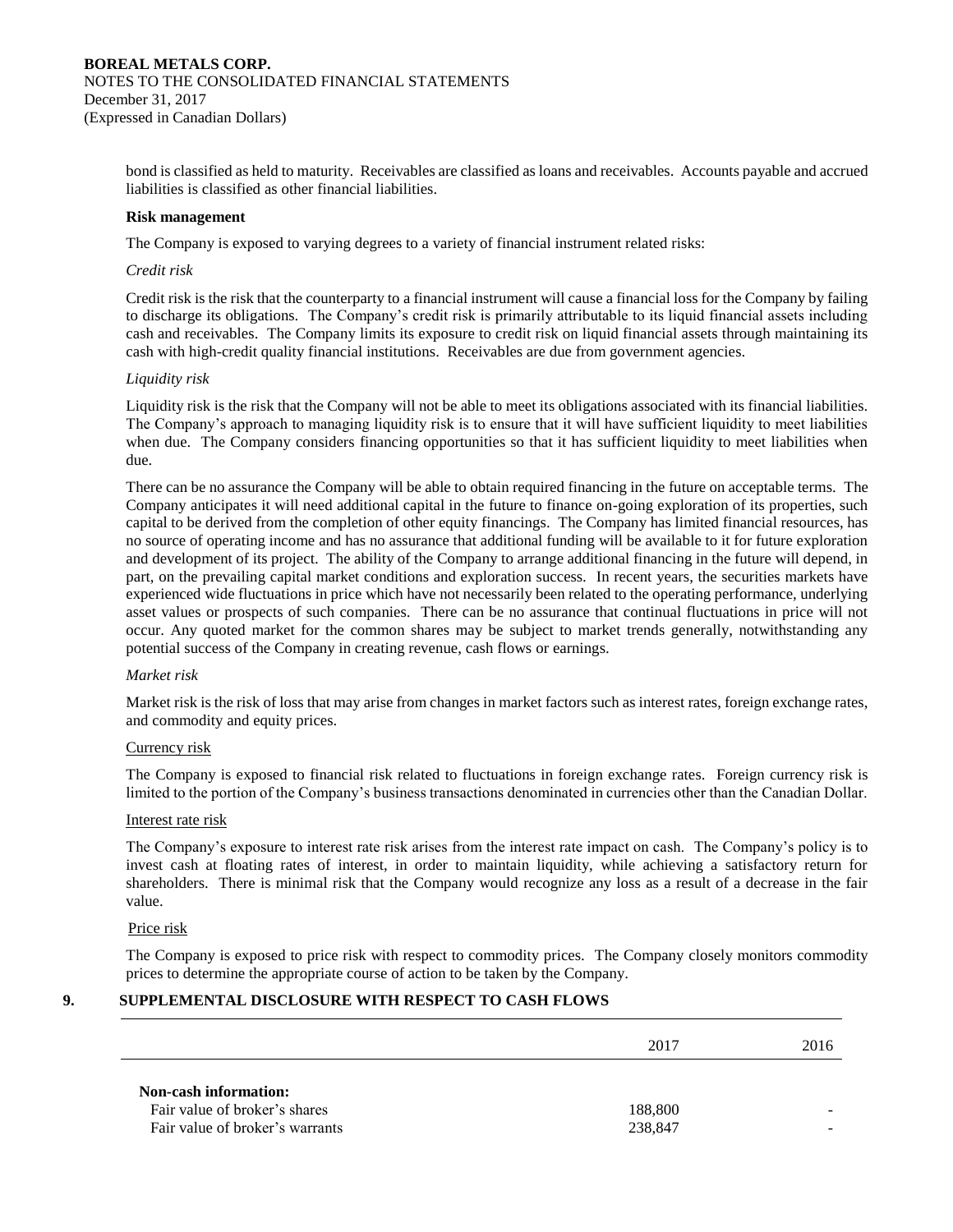## **BOREAL METALS CORP.** NOTES TO THE CONSOLIDATED FINANCIAL STATEMENTS December 31, 2017 (Expressed in Canadian Dollars)

| Shares issued on property acquisition<br>Shares issued as anti-dilutive right | 85.670<br>1.290.997 | $\overline{\phantom{0}}$ |
|-------------------------------------------------------------------------------|---------------------|--------------------------|
| Reclassification of subscription received in advance                          | 289,379             | -                        |

# **10. CAPITAL MANAGEMENT**

The Company's objectives when managing capital are to safeguard the Company's ability to continue as a going concern in order to pursue the exploration and development of its mineral properties, acquire additional mineral property interests and to maintain a flexible capital structure which optimizes the costs of capital at an acceptable risk. In the management of capital, the Company includes the components of shareholders' equity.

The Company manages the capital structure and makes adjustments to it in light of changes in economic conditions and the risk characteristics of the underlying assets. To maintain or adjust the capital structure, the Company may attempt to issue new shares, issue debt, acquire or dispose of assets or adjust the amount of cash.

In order to facilitate the management of its capital requirements, the Company prepares annual expenditure budgets that are updated as necessary depending on various factors, including successful capital deployment and general industry conditions. The annual and updated budgets are approved by the Board of Directors.

The Company currently is not subject to externally imposed capital requirements. There were no changes in the Company's approach to capital management.

# 11. **INCOME TAXES**

A reconciliation of income taxes at statutory rates with the reported taxes is as follows:

|                                                                                                                                                   |                                                          | 2017        |    | 2016       |  |  |
|---------------------------------------------------------------------------------------------------------------------------------------------------|----------------------------------------------------------|-------------|----|------------|--|--|
| Loss for the year                                                                                                                                 | S                                                        | (2,202,565) | S  | (171, 541) |  |  |
| Expected income tax (recovery)<br>Change in statutory, foreign tax, foreign exchange rates<br>Impact of subsidiaries acquired<br>Share issue cost | \$<br>\$<br>(573,000)<br>16,000<br>(78,000)<br>(204,000) |             |    | (51,000)   |  |  |
| Change in unrecognized deductible temporary differences                                                                                           | 839,000                                                  |             |    | 51,000     |  |  |
| Total income tax expense (recovery)                                                                                                               | \$                                                       |             | \$ |            |  |  |
| Current income tax                                                                                                                                | \$                                                       |             | S  |            |  |  |
| Deferred tax recovery                                                                                                                             |                                                          |             |    |            |  |  |

In September 2017, the British Columbia (BC) Government proposed changes to the general corporate income tax rate to increase the rate from 11% to 12% effective January 1, 2018 and onwards. This change in tax rate was substantively enacted on October 26, 2017. The relevant deferred tax balances have been re-measured to reflect increase in the Company's combined Federal and Provincial (BC) general corporate income tax rate from 26% to 27%.

The significant components of the Company's deferred tax assets that have not been included on the consolidated statement of financial position are as follows:

|                                                | 2017    | 2016    |
|------------------------------------------------|---------|---------|
| Deferred tax assets (liabilities):             |         |         |
| Exploration and evaluation assets              | 199,000 |         |
| Share issue costs                              | 169,000 |         |
| Non-capital losses available for future period | 591,000 | 120.000 |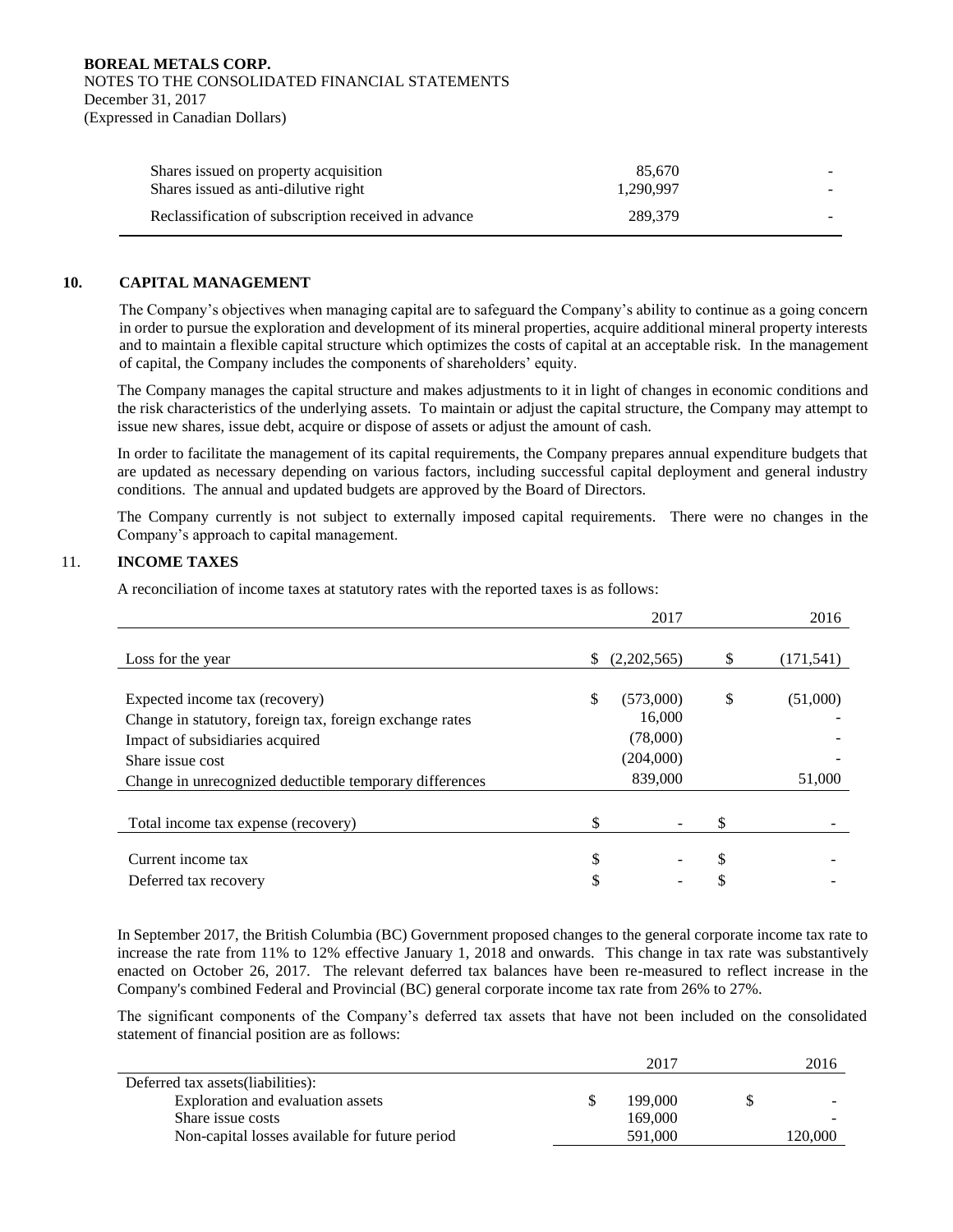## **BOREAL METALS CORP.** NOTES TO THE CONSOLIDATED FINANCIAL STATEMENTS December 31, 2017 (Expressed in Canadian Dollars)

|                                  |           | 959,000 |  | 120,000   |  |  |
|----------------------------------|-----------|---------|--|-----------|--|--|
| Unrecognized deferred tax assets | (959,000) |         |  | (120,000) |  |  |
|                                  |           | $\sim$  |  | $\sim$    |  |  |

The significant components of the Company's temporary differences, unused tax credits and unused tax losses that have not been included on the consolidated statement of financial position are as follows:

|                                                 |               | <b>Expiry Date</b> |         | <b>Expiry Date</b> |
|-------------------------------------------------|---------------|--------------------|---------|--------------------|
|                                                 | 2017          | Range              | 2016    | Range              |
| <b>Temporary Differences</b>                    |               |                    |         |                    |
| Exploration and evaluation assets               | \$<br>818,000 | No expiry date     | \$      | - No expiry date   |
| Share issue costs                               | 626,000       | 2038 to 2041       |         | 2037 to 2040       |
| Non-capital losses available for future periods | 2,270,000     |                    | 462,000 |                    |
| Canada                                          | 1,845,000     | 2034-2037          | 462,000 | 2034-2036          |
| Sweden                                          | 425,000       | Indefinitely       |         | Indefinitely       |

Tax attributes are subject to review, and potential adjustment, by tax authorities.

# 12. **SUBSEQUENT EVENTS**

a) On February 15, 2018, the Company completed the acquisition of the Modum Project ("Modum") from EMX. Pursuant to the terms of the agreement, the Company issued to EMX 1,324,181 common shares, which brings EMX's equity ownership in Boreal to 19.9%. EMX will have the right to participate pro-rata in future financings at its own cost to maintain its 19.9% interest in Boreal.

The agreement contains the following additional terms:

EMX will be granted a 3% NSR royalty on the project, of which a 1% NSR royalty may be purchased by the Company on or before the fifth anniversary of the closing date in 0.5% increments for a total of USD\$2,500,000 in cash and common shares.

EMX will receive AAR payments of USD\$20,000, commencing on the second anniversary of the closing, with each AAR payment increasing by USD\$5,000 per year until reaching USD\$60,000 per year. Once reaching USD\$60,000 per year, AAR payments will be adjusted each year according to the Consumer Price Index (as published by the U.S. Department of Labor, Bureau of Labor Statistics).

b) On March 20, 2018, the Company completed the acquisition of the Guldgruvan cobalt project ("Guldgruvan") from EMX by Boreal Energy Metals Corp. ("BEMC"), a newly created and wholly owned subsidiary of Boreal.

Pursuant to the terms of the agreement, the Company issued to EMX 2,979,798 common shares of BEMC, which brings EMX's equity ownership in BEMC to 5.9%. BEMC will have the continuing obligation to issue additional shares of BEMC to EMX to maintain its 5.9% interest in BEMC, at no additional cost to EMX, until BEMC has raised CDN\$3,000,000 in equity. Thereafter, EMX will have the right to participate pro-rata in future financings at its own cost to maintain its 5.9% interest in BEMC.

In addition:

- EMX is granted an uncapped 3% NSR royalty on the project, of which a 1% NSR royalty may be purchased by BEMC on or before the fifth anniversary of the closing date in 0.5% increments for a total of USD\$2,500,000 in cash and common shares of BEMC.
- EMX will receive AAR payments of USD\$20,000, commencing on the second anniversary of the closing, with each AAR payment increasing by USD\$5,000 per year until reaching USD\$60,000 per year.
- EMX will also be reimbursed for its acquisition costs and previous expenditures on the project.